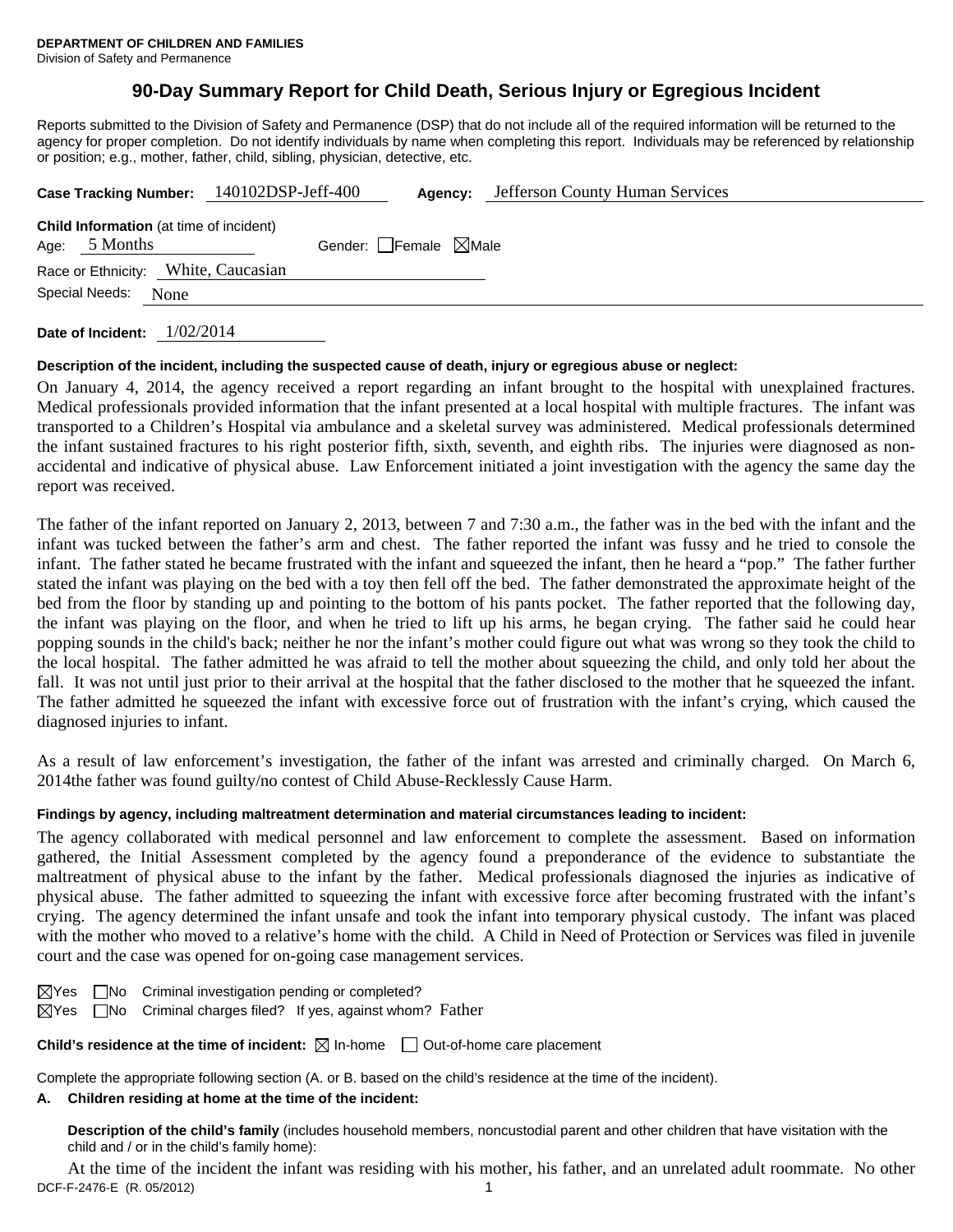children reside in the home.

**Yes No Statement of Services:** Were services under ch. 48 or ch. 938 being provided to the child, any member of the child's family or alleged maltreater at the time of the incident, including any referrals received by the agency or reports being investigated at time of incident?

**If "Yes", briefly describe the type of services, date(s) of last contact between agency and recipient(s) of those services, and the person(s) receiving those services:** 

N/A.

**Summary of all involvement in services as adults under ch. 48 or ch. 938 by child's parents or alleged maltreater in the previous five years:** (Does not include the current incident.) None.

**Summary of actions taken by the agency under ch. 48, including any investigation of a report or referrals to services involving the child, any member of the child's family living in this household and the child's parents and alleged maltreater.** (Does not include the current incident.)

(Note: Screened out reports listed in this section may include only the date of the report, screening decision, and if a referral to services occurred at Access. Reports that do not constitute a reasonable suspicion of maltreatment or a reason to believe that the child is threatened with harm are not required to be screened in for an initial assessment, and no further action is required by the agency.) None.

**Summary of any investigation involving the child, any member of the child's family and alleged maltreater conducted under ch. 48 or ch. 938 and any services provided to the child and child's family since the date of the incident:** 

The agency collaborated with medical personnel and law enforcement to complete the assessment. Based on information gathered, the Initial Assessment completed by the agency found a preponderance of the evidence to substantiate the maltreatment of physical abuse to the infant by the father. Medical professionals diagnosed the injuries as indicative of physical abuse. The father admitted to squeezing the infant with excessive force after becoming frustrated with the infant's crying. The agency determined the infant unsafe and took the infant into temporary physical custody. The infant was placed with the mother who moved to a relative's home with the child. A Child in Need of Protection or Services was filed in juvenile court and the case was opened for on-going case management services.

# **B. Children residing in out-of-home (OHC) placement at time of incident:**

# **Description of the OHC placement and basis for decision to place child there:**

N/A.

**Description of all other persons residing in the OHC placement home:**

N/A

**Licensing history:** Including type of license, duration of license, summary of any violations by licensee or an employee of licensee that constitutes a substantial failure to protect and promote the welfare of the child. N/A

| Summary of any actions taken by agency in response to the incident: (Check all that apply.) |                                                      |  |                                                   |  |
|---------------------------------------------------------------------------------------------|------------------------------------------------------|--|---------------------------------------------------|--|
|                                                                                             | Screening of Access report                           |  | Attempted or successful reunification             |  |
| XXXXXX                                                                                      | Protective plan implemented                          |  | Referral to services                              |  |
|                                                                                             | Initial assessment conducted                         |  | Transportation assistance                         |  |
|                                                                                             | Safety plan implemented                              |  | Collaboration with law enforcement                |  |
|                                                                                             | Temporary physical custody of child                  |  | Collaboration with medical professionals          |  |
|                                                                                             | Petitioned for court order / CHIPS (child in need of |  | Supervised visitation                             |  |
|                                                                                             | protection or services)                              |  | Case remains open for services                    |  |
|                                                                                             | Placement into foster home                           |  | Case closed by agency                             |  |
|                                                                                             | <b>Placement with relatives</b>                      |  | Initiated efforts to address or enhance community |  |
| 岗                                                                                           | Ongoing Services case management                     |  | collaboration on CA/N cases                       |  |
|                                                                                             |                                                      |  | Other (describe):                                 |  |

## **FOR DSP COMPLETION ONLY:**

### **Summary of policy or practice changes to address issues identified during the review of the incident:**

Under the Child Welfare Disclosure Act (Section 48.981(7)(cr), Stats.), the DSP completes a 90-Day review of the agency's practice in each case reported under the Act. The DSP did not identify practice issues during the review of the incident.